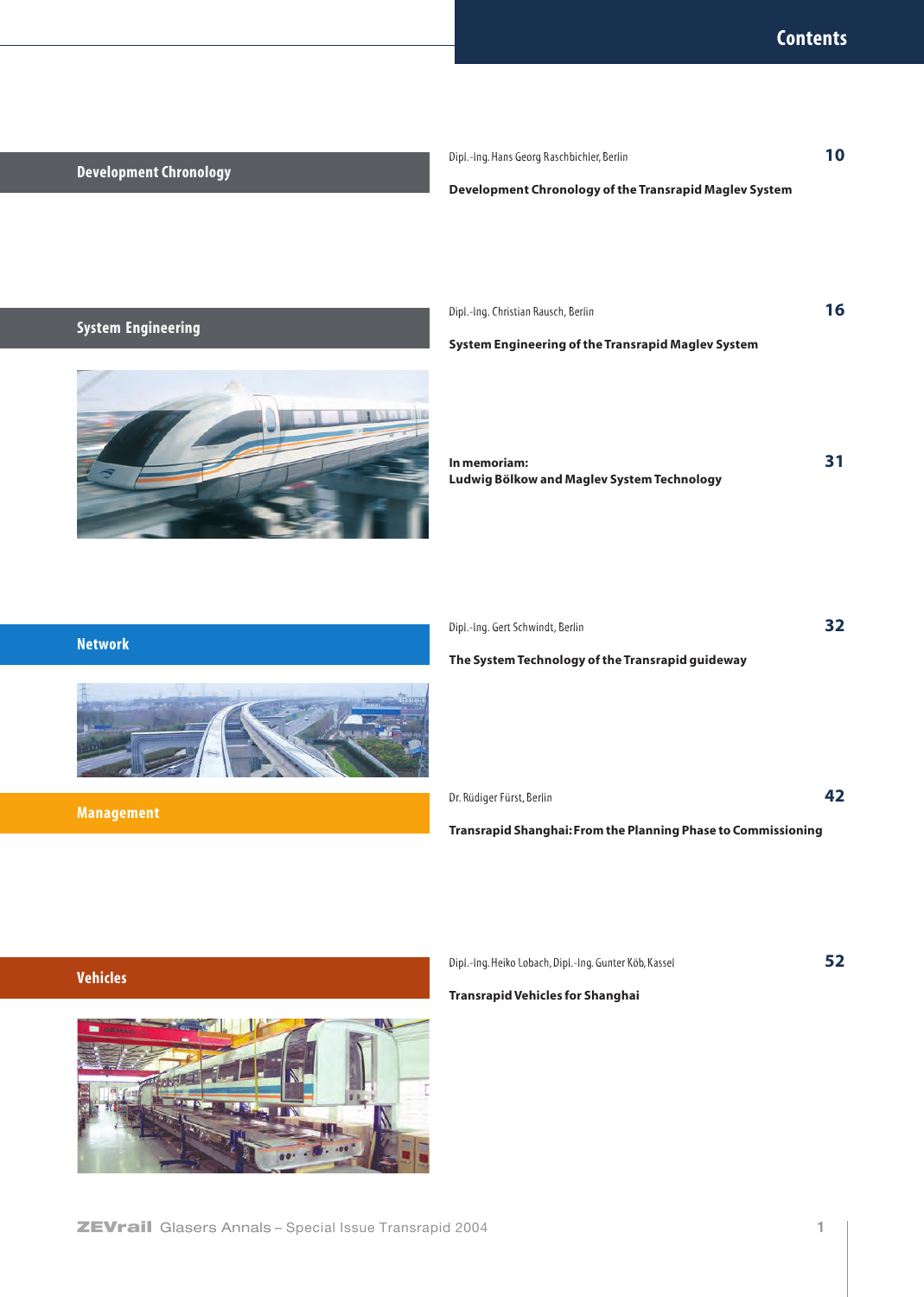**Network**

Dipl.-Ing. Karsten Blank, Dipl.-Ing. Markus Engel, Dr.-Ing. Rolf Hellinger, **64** Dipl.-Ing. Dirk Hoke, Dipl.-Ing. Jürgen Nothhaft, Erlangen

#### **Propulsion system and power supply for the Transrapid**

Dipl.-Ing. Frank Schünemann, Braunschweig **80**

**The Operation Control System of the Transrapid**

Dr.-Ing. Jürgen Feix, Dipl.-Ing. Roman Brylka, München, **86** Dipl.-Ing. Dieter Klinger, Dipl.-Ing. Walter Antlauf, Neumarkt

**Hybrid guideway concept – development and operation on the world's first commercial track**

| Dipl.-Ing. Manfred Müller, Ulm | 94 |
|--------------------------------|----|
|                                |    |

**Radio System Transrapid**

Dipl.-Ing. Michael Rebentisch, Dipl.-Ing. Klaus Meine, Bonn **102**

### **Preconditions for the Initial Operation of a Maglev Line**

## **Traffic Policy**

Dipl.-Ing. Wolfgang Dörries, Berlin **106**

2 **ZEVrail** Glasers Annals – Special Issue Transrapid 2004

**Program of the German Federal Government to ensure the future application of German High-Speed Maglev Technology**

**Process of approval**